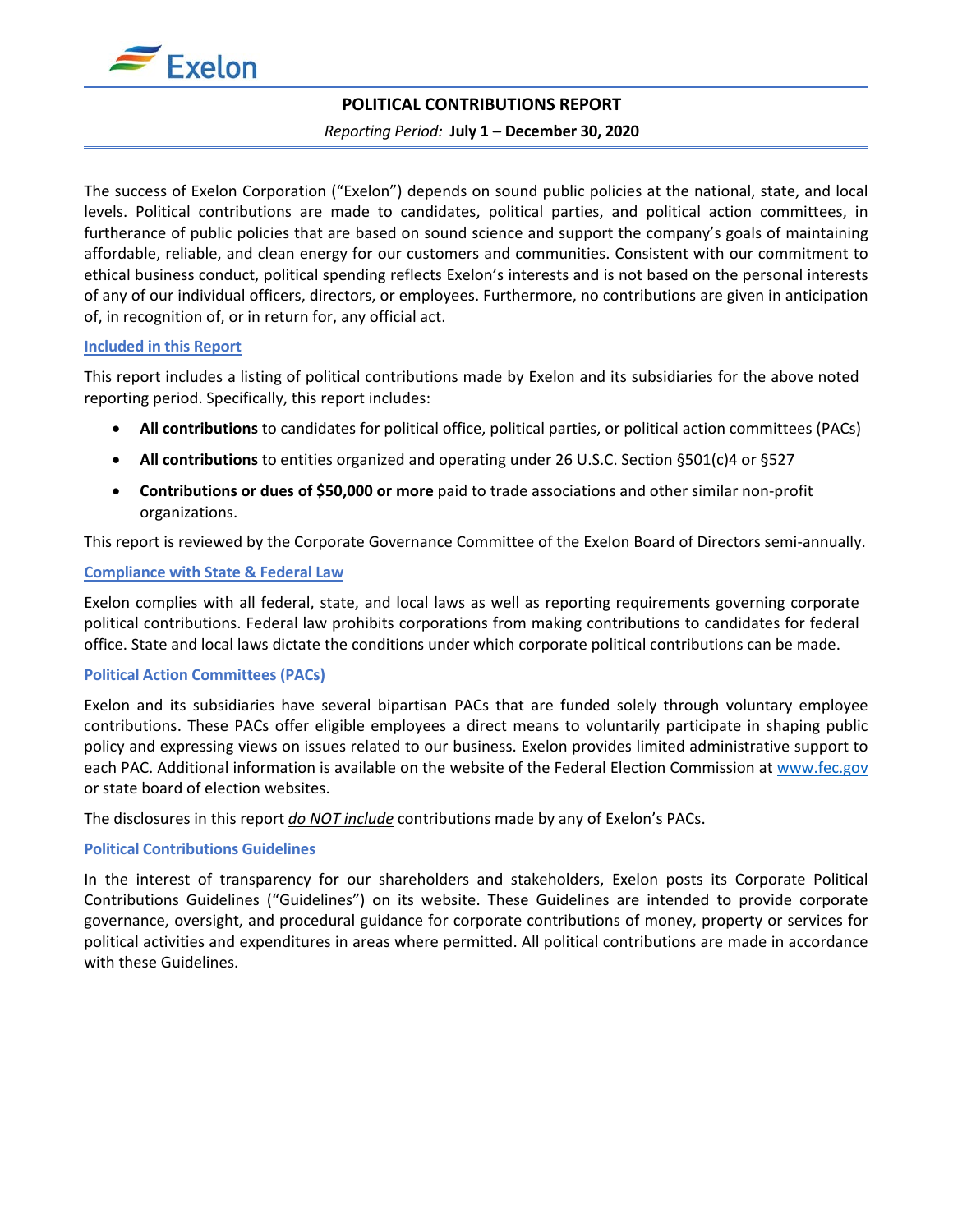

# **POLITICAL CONTRIBUTIONS REPORT**

*Reporting Period:* **July 1 – December 30, 2020**

# **Contributions for the Reporting Period by Company:**

| Company                                  | Contributions (\$) |  |
|------------------------------------------|--------------------|--|
| Exelon Corporation <sup>1</sup> (Exelon) | \$335,000          |  |
| Baltimore Gas and Electric Company (BGE) | \$61,660           |  |
| Commonwealth Edison Company (ComEd)      | \$1,000            |  |
| Exelon Generation Company, LLC (ExGen)   | \$6,780            |  |
| PECO Energy Company (PECO)               | \$12,100           |  |
| Pepco Holdings LLC (PHI)                 | \$36,330           |  |
|                                          |                    |  |
| <b>Total for the Reporting Period:</b>   | \$452,870          |  |

## **Detailed Contribution Report:**

| Recipient                                                       | Company     | <b>Contributions</b><br>(\$) |
|-----------------------------------------------------------------|-------------|------------------------------|
| Maryland Republican Party                                       | <b>BGE</b>  | \$20,000                     |
| Howard County Chamber of Commerce                               | <b>BGE</b>  | \$15,150                     |
| <b>Carroll County Chamber of Commerce</b>                       | <b>BGE</b>  | \$8,450                      |
| Northern Anne Arundel County                                    | <b>BGE</b>  | \$8,260                      |
| <b>Greater Bowie Chamber of Commerce</b>                        | <b>BGE</b>  | \$5,000                      |
| <b>Central Maryland Chamber of Commerce</b>                     | <b>BGE</b>  | \$3,400                      |
| Montgomery County Chamber of Commerce                           | <b>BGE</b>  | \$1,400                      |
|                                                                 |             |                              |
| Bourbonnais Friendship Festival                                 | ComEd       | \$1,000                      |
|                                                                 |             |                              |
| Independent Power Producers of New York PAC                     | ExGen       | \$3,500                      |
| Electric Reliability Council of Texas Inc                       | ExGen       | \$2,500                      |
| New York State Republican Assembly Campaign Committee           | ExGen       | \$500                        |
| <b>BIFEC</b>                                                    | ExGen       | \$280                        |
|                                                                 |             |                              |
| Urban Land Institute                                            | <b>PECO</b> | \$5,000                      |
| A Home is a Right (AHARI)                                       | <b>PECO</b> | \$2,500                      |
| <b>Greater Valley Forge TMA</b>                                 | <b>PECO</b> | \$2,000                      |
| Legislative Swearing-In Committee                               | <b>PECO</b> | \$1,500                      |
| Transportation Management Association of Chester County (TMACC) | PECO        | \$1,000                      |
| <b>Bucks County Economic Development Corporation</b>            | <b>PECO</b> | \$100                        |

<span id="page-1-0"></span><sup>&</sup>lt;sup>1</sup> Includes contributions by Exelon Corporation and Exelon Business Services Company, LLC